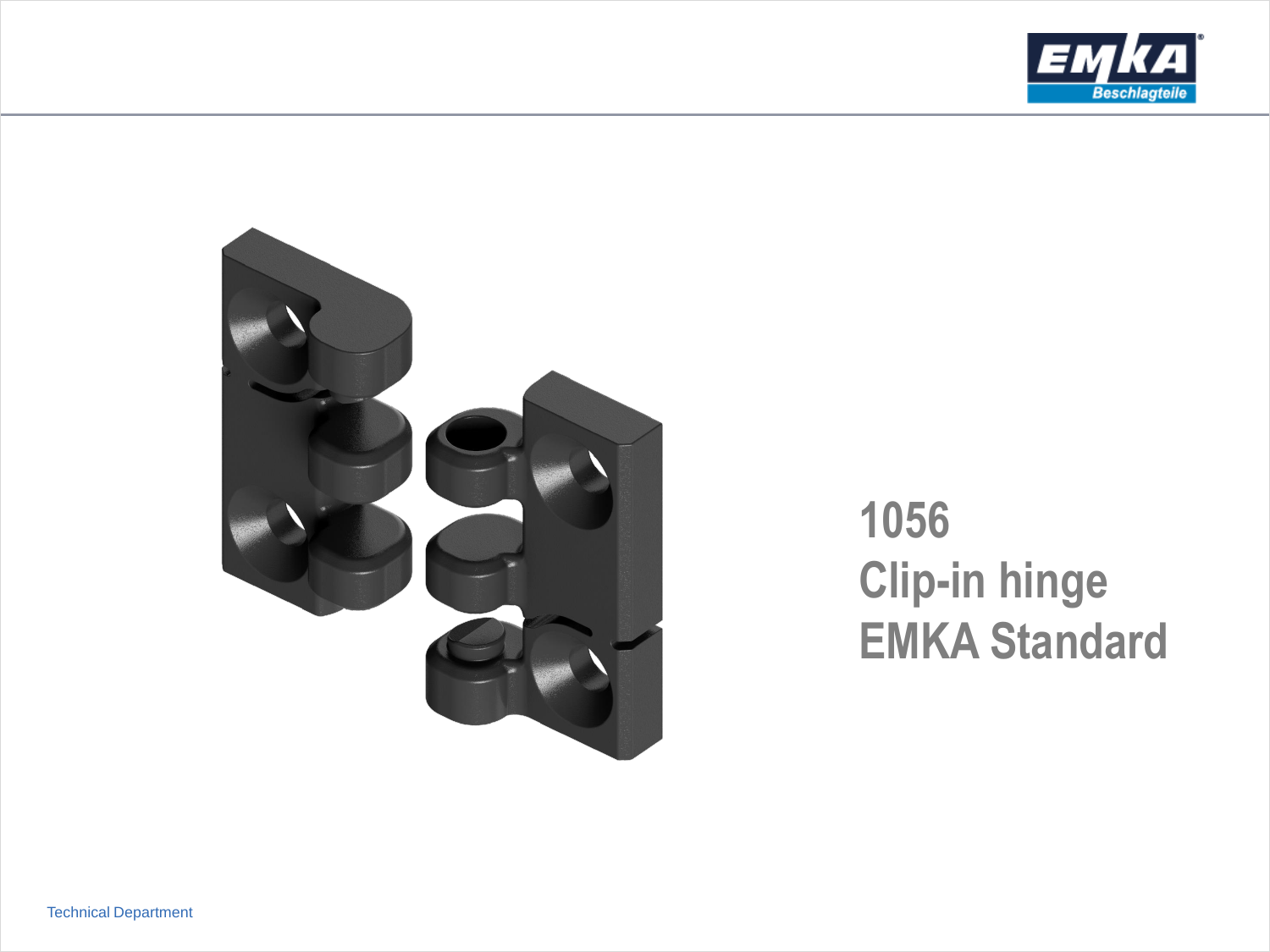## **1056 Clip-in hinge, EMKA Standard**









## **Optimisation of assembly**

Two identical plastic hinge halves complement each other by simply clipping in to a highly resilient hinge.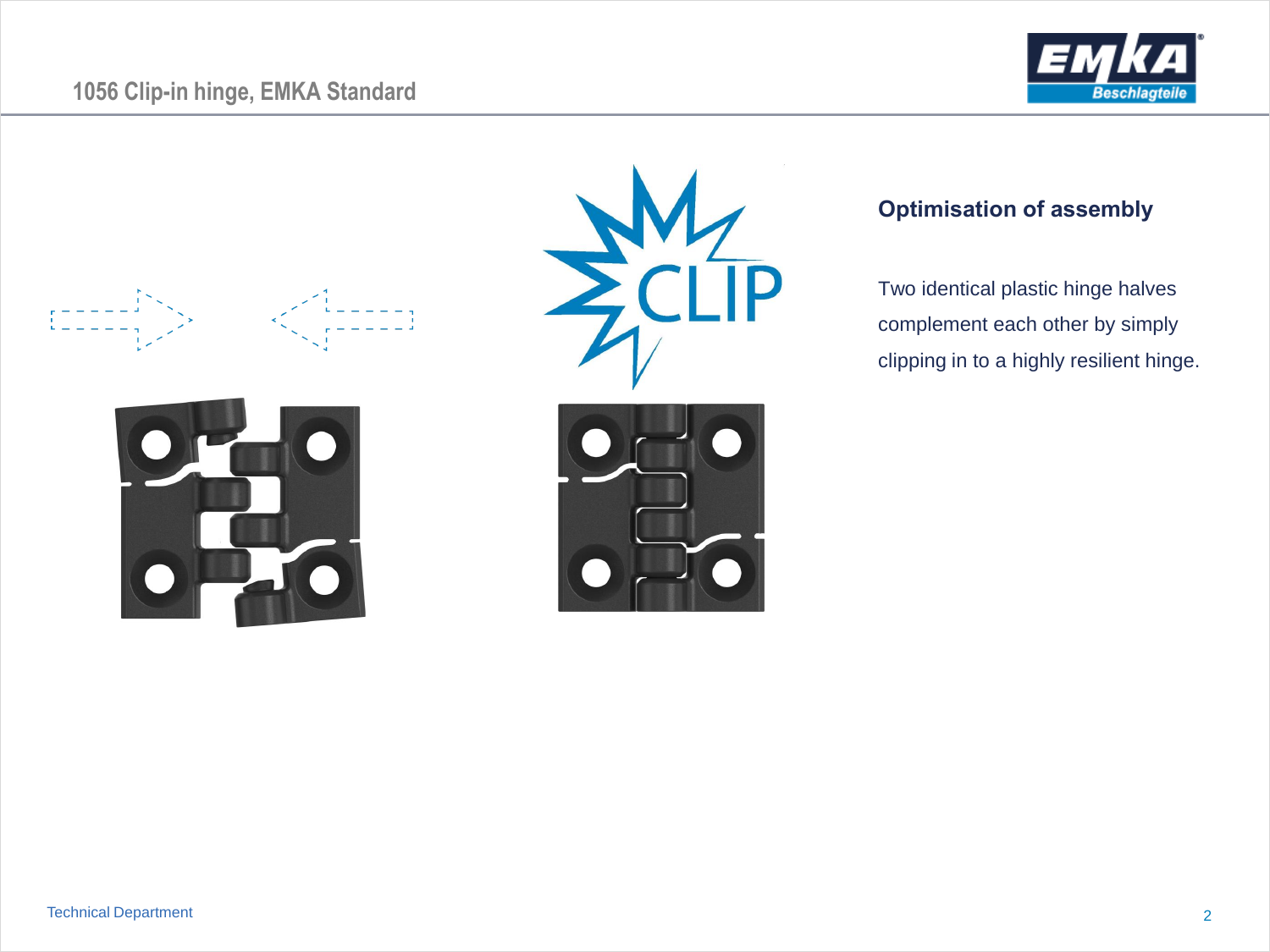



#### **Optimisation of the assembly**

By screwing the hinge on, the clip function is suppressed. The hinge halves are highly resilient

when interconnected.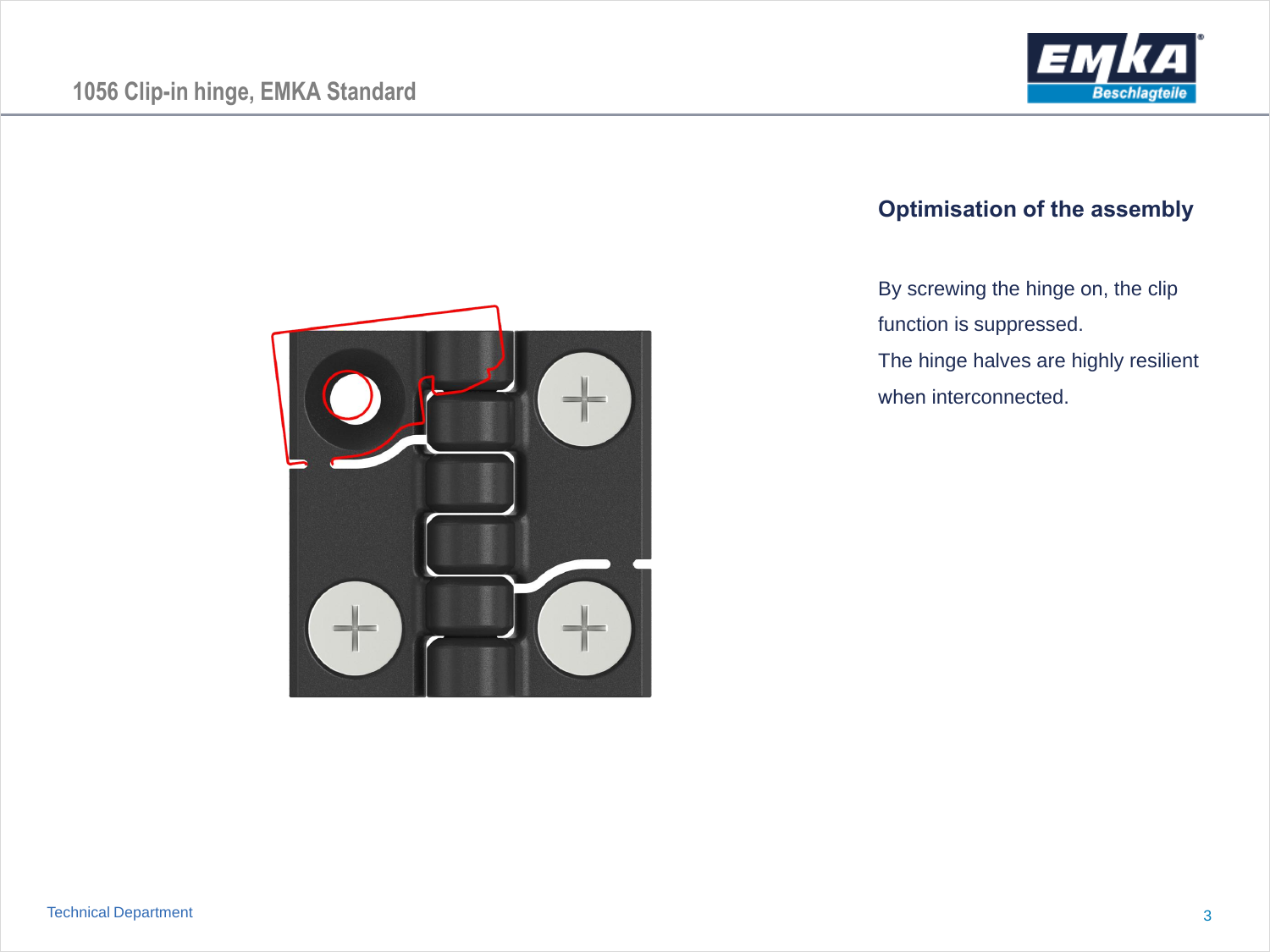## **1056 Clip-in hinge, EMKA Standard**



#### **Technical data**





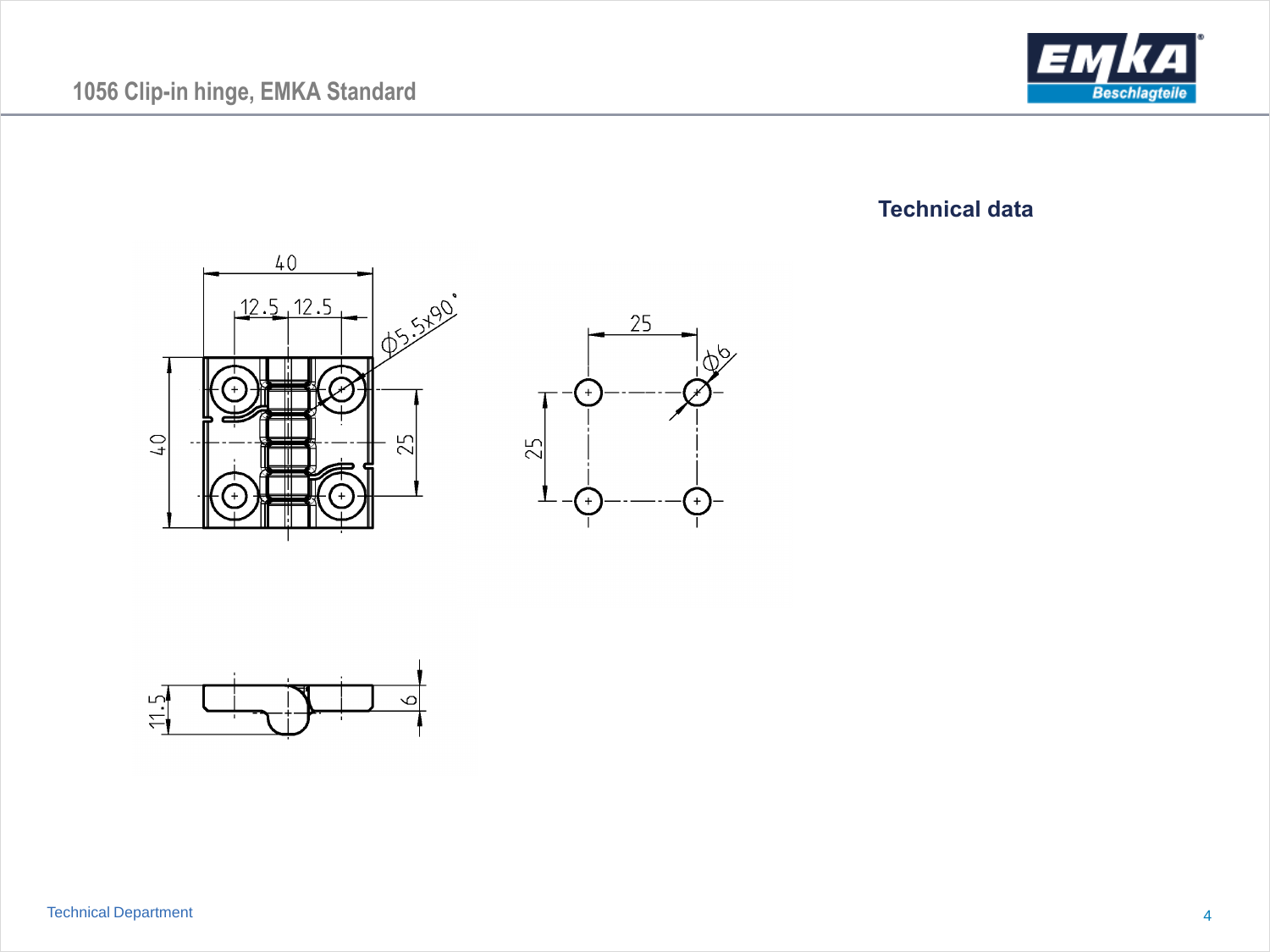



#### **Product description**

- Plastic hinge consisting of two identical hinge halves
- Mounted by pushing the two halves together
- "Pinning" is provided by two springload pins
- Spring effect is canceled by fixation to the frame / door
- Suitable for supporting high radial and axial loads
- For hinged door on left or right
- Standard cut-out 1056 programme
- Completely made of PA6 GF30.
- Patent-protected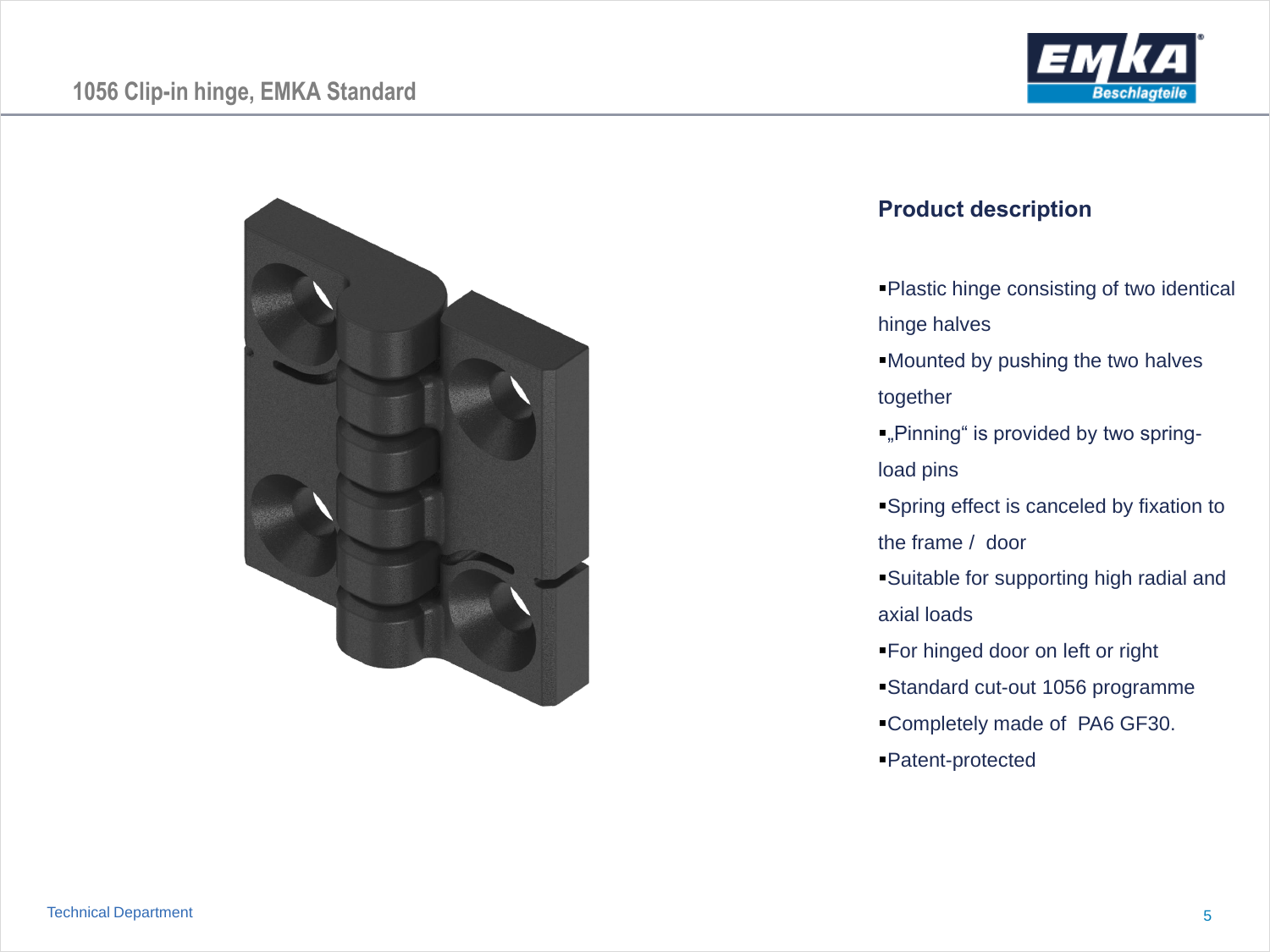



#### **Customer benefit**

- Twofold costsavings (only two identical parts; Mounting can be done on site)
- Suitable for supporting high radial and axial loads (1.000 N)
- Two versions (as screw-on hinge or hinge with fixing pin)
- Substitution for 1056 plastic hinges or Die-Cast
- **-100% corrosion-resistant (completely** made of PA6 GF30)
- Another example for EMKA's innovative strength